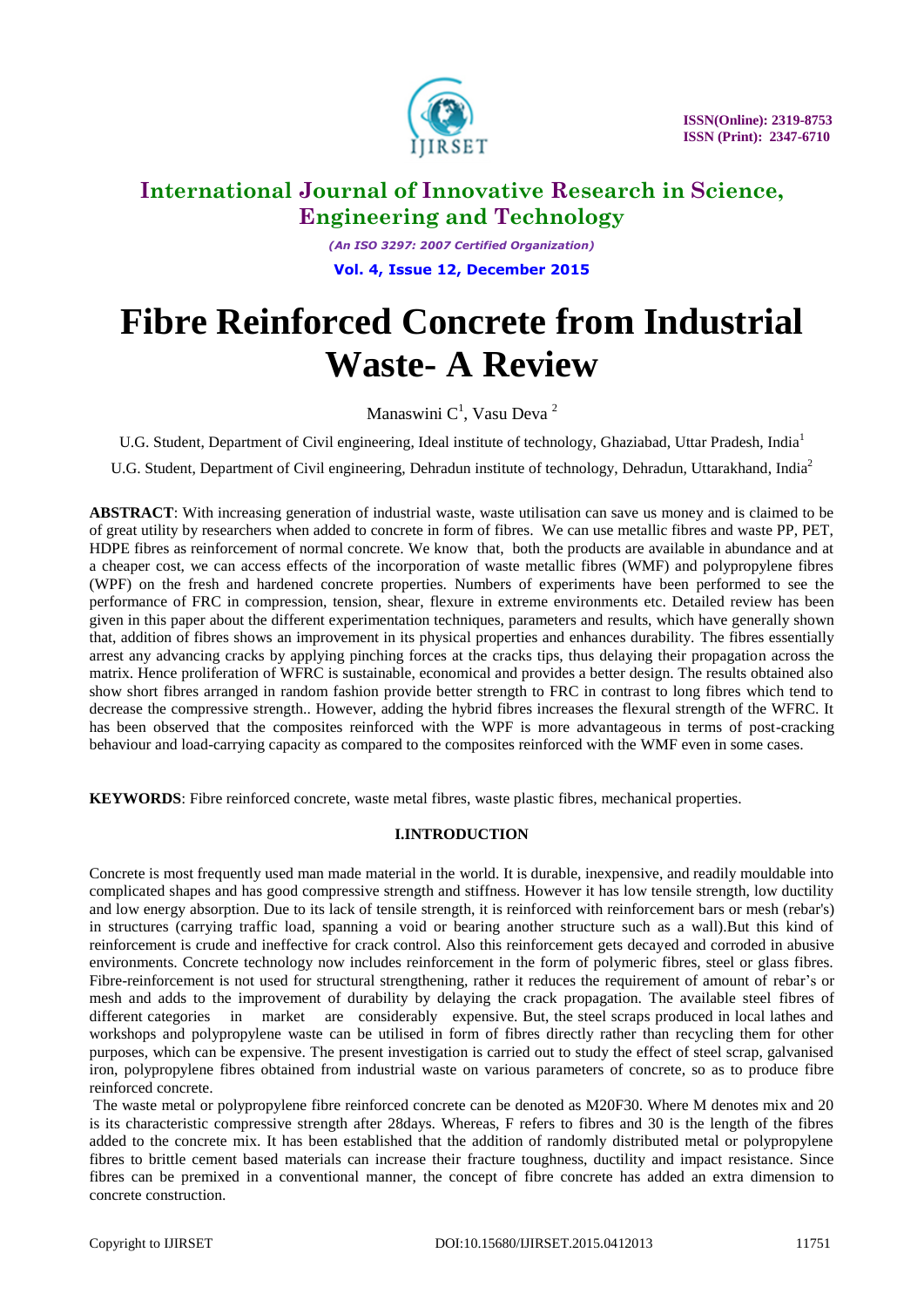

*(An ISO 3297: 2007 Certified Organization)*

### **Vol. 4, Issue 12, December 2015**

The problem with addition of fibres is that they decrease the water cement ratio, thus decreasing the workability of mix. We can water reducing super plasticizers instead of adding water to it. Another option is processing of FRC by spray suction de watering technique, in which excess water is drained out to achieve desired water cement ratio. Disposal of plastic has been of great environmental concern and has been growing globally over decades. This waste disposed can be used in FRC. Types of recycled plastic:

1) Virgin polypropylene: They are usually 19mm and in slender fibre form.

2) Recycled( melted processed) : They are drawn from automobile bumper plastic and are usually 28mm long as slender fibres.

3) Recycled( automobile shredded residue) : It contains some rubber along with plastic and are 18 mm long in form of flakes.

4) Recycled (shredded): It is obtained by shredding all types of plastics and is usually in flaky form with 25mm planar dimension.

Its use enables effective utilization of intrinsic tensile and flexural strength of the material along with significant reduction of plastic shrinkage cracking and minimizing of thermal cracking. Polypropylene(PP) and Polyethylene terephthalate(PET) are most commonly used as their recycling is more economical and easier than the other types of plastics. Tu L and Kruger D [1]presented new chemical surface modification process "Oxyfluorination" which enhanced the interfacial bond between the surface of fibres and concrete. This process is out of our context but is suggested to enhance properties of waste fibre reinforced concrete.

### **II.FABRICATION TECHNIQUES**

If we use conventional techniques for generating fibre reinforced concrete, the volume of fibre being incorporated into the cement is limited by the capacity of the fibres to be mixed uniformly into the matrix and thus clumping occurs. The conventional methods of mixing include transit truck mixing, mixer drum etc. Clumping may also occur due to the following reasons:

- 1. Addition of fibres before adding any other component in mixer.
- 2. Fibre may already be clumped before adding into the mix.
- 3. Too high volume of fibres may be added.
- 4. The mixer itself may be inefficient.

Therefore, Fabrication techniques involving mixing fibre with the matrix at initially high water contents and then using dewatering procedures are effective and are most generally used in day to day life. Polypropylene fibres can be added to the concrete in various ways and by using different techniques. The fibres may be incorporated into concrete as short discrete chopped fibres, as a continuous network of fibrillated film, or as a woven mesh. The method of fabrication depends upon the form in which the fibres are available in and the volume of percentage of fibres obtained in each respective technique and method. It is published that concrete panels are reinforced with chopped monofilament polypropylene fiber by a "spray suction de- watering" method, in which 6% of the volume is attained. And upto 11% volume is achieved when mono filaments or chopped fibrillated polypropylene films are incorporated into composites.

#### **III.RESEARCH FINDINGS**

#### **1) Fresh concrete properties:**

i. **Air content:** Experiment with waste fibrillated polypropylene fibres was conducted by Bayasi and Zeng [4]in 1993.7 mixtures of various lengths and proportions of fibres were made and the results suggest that air content is proportional to the amount and length of fibres. Especially when volume of fibres exceeded 0.3% increase in air content was significant and before that it was equal to or less than that in control beam. Conversely,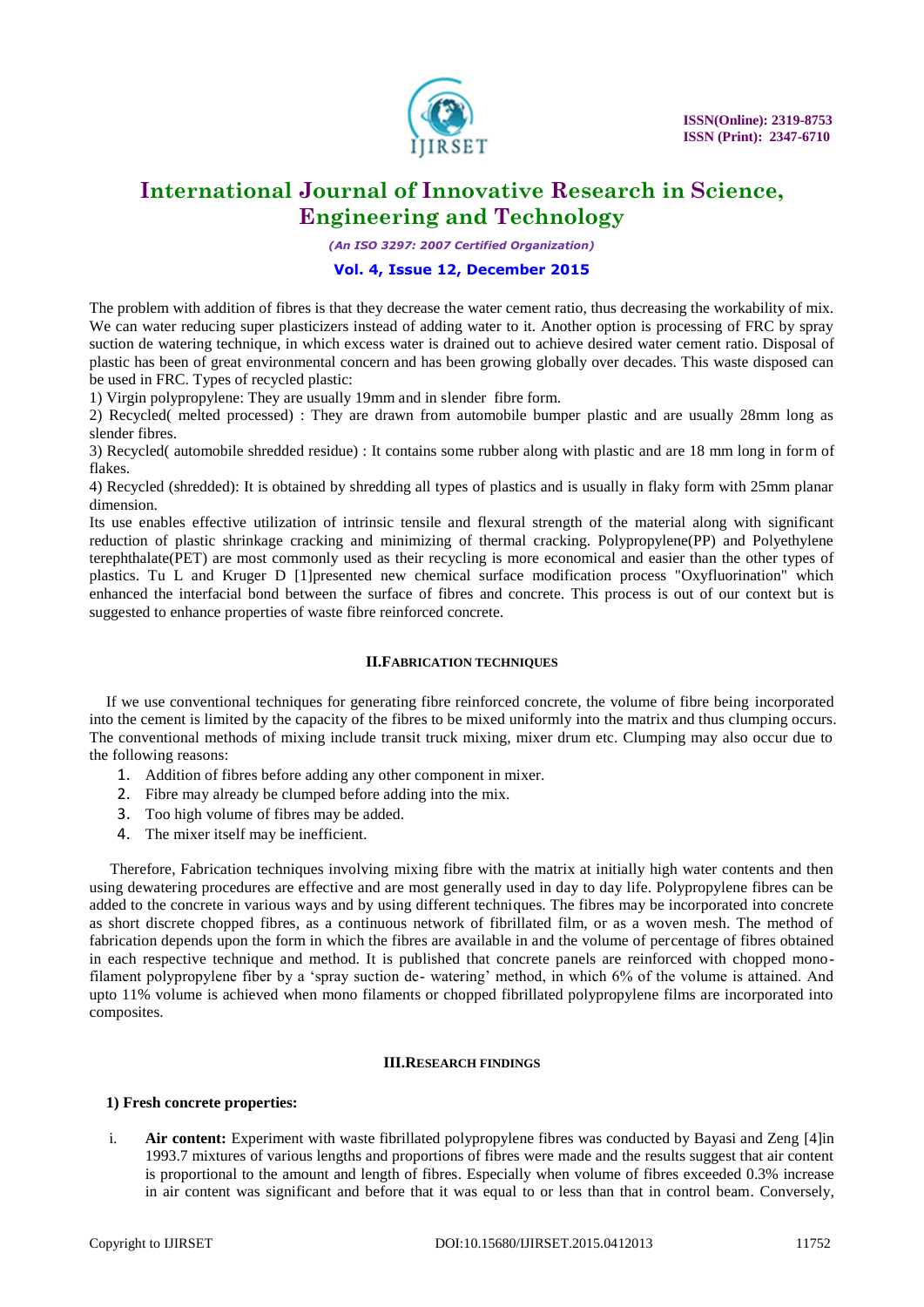

*(An ISO 3297: 2007 Certified Organization)*

### **Vol. 4, Issue 12, December 2015**

investigation by Soroushian et al(2003)[5] suggest that addition of recycled PP fibres reduces the air content in concrete. It can be ferreted that such use of PP fibres may enhance air entrainment properties of concrete and promote its use in marine constructions.

**ii. Workability:** This paper reviews slump test (ASTM C 143-78) and inverted slump test (ASTM C-995). Both these tests are helpful in determining the workability of fresh concrete, where inverted slump test is specifically used in case of fibre reinforced concrete. Bayasi and zeng[4] conducted slump and inverted slump cone tests, to check the effects of addition of polypropylene on concrete. Their results state that inverted slump cone time increased, thus it can be inferred that air entrainment becomes difficult and hence its use in corrosion prone structures should be avoided. Another result yields that fibre volume up to 0.3%, has significant effect on fresh mix workability but it deteriorates as the fibre volume increases. In fact increase in inverted slump cone time was critically affected by 19mm (long fibres) than 12.7mm(short fibres) in the experiment. Soroushian et al performed experiments to see effect of WPP fibres, which are considered as macro fibres, and found that viscosity of concrete increases due to large surface area of fibres and their ability to absorb cement paste. Mazaheripour H et al[9] suggested to limit the fibre volume to 0.1-1% and add super plasticizers to improve workability.

### **2) Hardened concrete properties:**

i. **Compressive strength:** Experiments were conducted by Mohammed Seddik Meddah , Mohamed Bencheikh[3], where waste fibres of metal and polypropylene were taken and tested as given in [3]. The results show that the addition of short fibres(<30mm) result in decrease of compressive strength and that of long fibres shows no change in compressive strength. Also addition of metal fibres shows no change in compression strength. Since addition of fibres increases pore volume, it can be inferred that high fibre volume lead to high porosity and hence decrease in compressive strength. Since the fibres used are waste and therefore its shape and geometry cannot be relied upon due to which the discrepancies in strengths are seen, while fibre geometry plays a major role in determining the strength. Unit weight is another aspect which dictates the better compressive strength in WMFRC rather than WPFRC. It was identified that multimodal composites gave the best compressive strength. Further amount of coarse aggregate is decreased which is the main contributor of passive compressive strength, and an increase in fine aggregate content in the experiment further reduced the compressive strength. Bayasi and Zeng[4], performed experiments by adding fibrillated waste polypropylene fibres to the concrete and included results of compressive strain at peak stress and compressive toughness index. Compressive toughness index(CTI) is :

$$
CTI = \frac{Total \ compressive \ energy \ absorbed}{pre \ peak \ compressive \ energy \ absorbed}
$$

It is concluded that long PP fibres(19mm ) reduce compressive strength but increase energy absorption capacity and toughness characteristics. Therefore usage of long fibres increases CTI. Whereas, using short fibres increase compressive strength till the volume of fibres used is less than 0.3%.

According to Soroushian et al.[5], Inducing slender recycled plastic fibre increases the compressive strength of FRC, but addition of non slender fibres may cause a small loss in compressive strength. This reduction in compressive strength due to non slender fibres may be accounted to their low elastic modulus.

G.Murali et al(2012)[7] investigated properties of FRC with waste metal fibres from - soft drink bottle caps, beverage tins, steel powder, mild steel lathe waste. Results of this experiments show that compressive strength is highest for FRC with steel powder, 41.25% higher than the conventional (without fibres). Ashish et al [19] performed experiments using waste metal fibre in M20, and reported that even though compressive strength increases for 7 days curing period it decreases over 28 days as compared to the control specimen without fibres.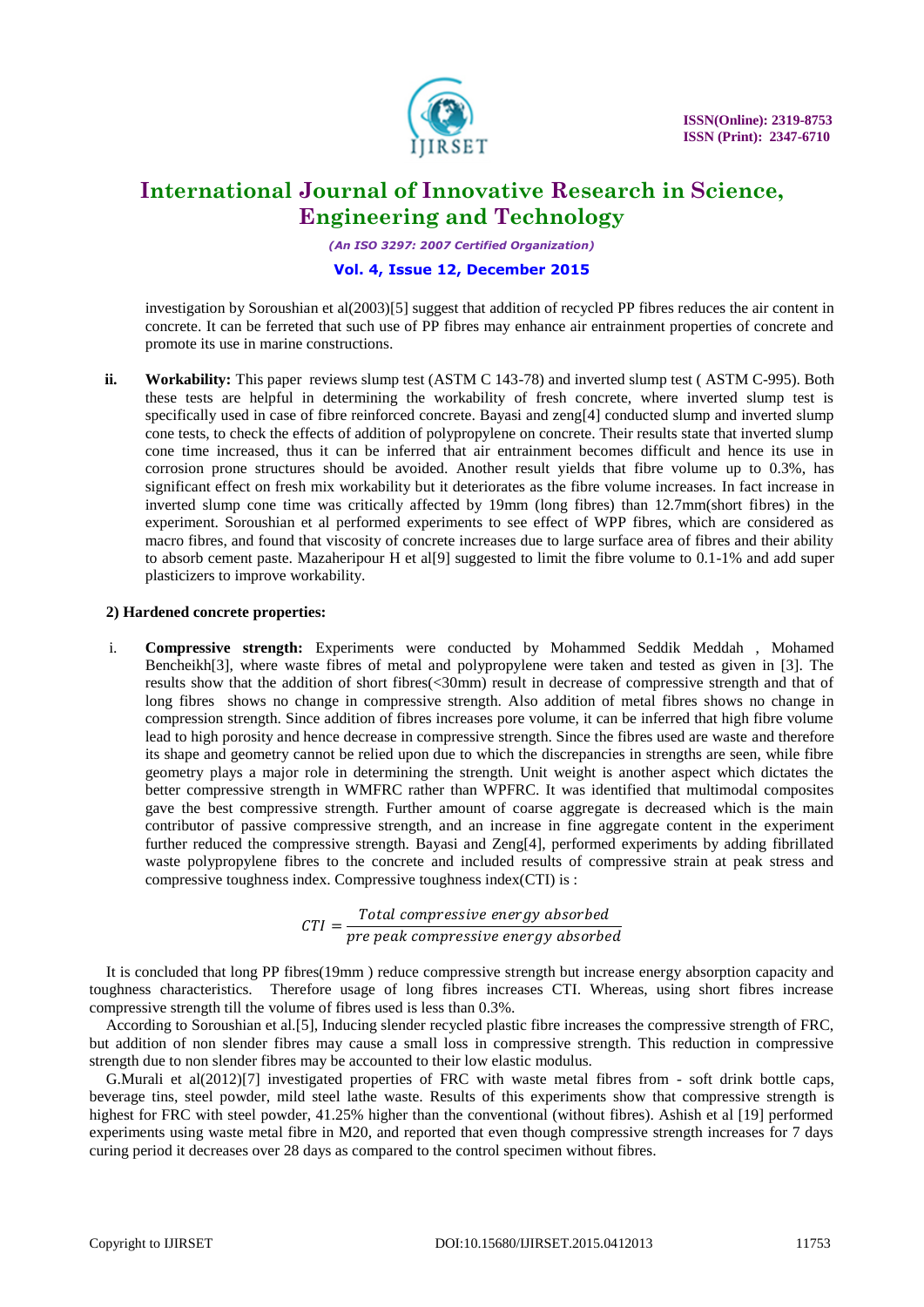

*(An ISO 3297: 2007 Certified Organization)*

#### **Vol. 4, Issue 12, December 2015**

| Mixture code        | Compressive strength (MPa) | Flexural strength (MPa) | Mixture code                        | Unit weight $\frac{kg}{m^3}$ |
|---------------------|----------------------------|-------------------------|-------------------------------------|------------------------------|
| <b>OPC</b>          | 30                         | 8.1                     |                                     |                              |
| <b>WMF6/1.0</b>     | 31                         | 6.7                     | <b>OPC</b>                          | 2387                         |
| <b>WMF6/1.25</b>    | 29.5                       | 7.7                     | <b>WMF6/1.0</b>                     | 2441                         |
| <b>WMF6/1.5</b>     | 30                         | 6.4                     | WMF6/1.25                           | 2437                         |
| <b>WMF3/2.0</b>     | 29                         | 6.7                     | <b>WMF6/1.5</b>                     | 2395                         |
|                     | 27                         | 6.5                     | <b>WMF3/2.0</b>                     | 2445                         |
| <b>WMF3/2.5</b>     |                            |                         | <b>WMF3/2.5</b>                     | 2442                         |
| <b>WMF3/3.0</b>     | 24.5                       | 6.9                     | <b>WMF3/3.0</b>                     | 2437                         |
| SF3/3.0             | 30.5                       | 7.9                     | SF 1.5/3.0                          | 2460                         |
| <b>WPF6/0.5</b>     | 29                         | 8.1                     | <b>WPF6/0.5</b>                     | 2364                         |
| WPF6/0.75           | 25.6                       | 7.8                     | <b>WPF6/0.75</b>                    | 2318                         |
| WPF6/1.0            | 21.5                       | 8.1                     | <b>WPF6/1.0</b>                     | 2291                         |
| <b>WPF5/0.5</b>     | 29.5                       | 6.5                     | <b>WPF5/0.5</b>                     | 2355                         |
| WPF5/0.75           | 26                         | 8.1                     | <b>WPF5/0.75</b><br><b>WPF5/1.0</b> | 2304<br>2298                 |
| <b>WPF5/1.0</b>     | 25                         | 8.8                     | <b>WPF3/0.5</b>                     | 2367                         |
| WPF3/0.5            | 23.5                       | 4.5                     | WPF3/0.75                           | 2316                         |
| WPF3/0.75           | 21                         | 6.0                     | <b>WPF3/1.0</b>                     | 2296                         |
|                     | 20                         | 6.4                     | $MF6/1 + MF3/2$                     | 2453                         |
| WPF3/1.0            |                            |                         | MF6/0.75 + PF5/0.75                 | 2328                         |
| MF6/1 + MF3/2       | 29.2                       | 10.8                    | $PF6/0.4 + PF5/0.6 + PF3/0.4$       | 2307                         |
| MF6/0.75 + PF5/0.75 | 24                         | 9.5                     |                                     |                              |

- ii. **Flexural behaviour:** This test indirectly measures the tensile ability of concrete and how a concrete beam resists failure in bending. According to the experimental results by Mohammed Seddik Meddah, Mohamed Bencheikh [3], addition of short or long fibres of waste metal and PP does not improve the flexural strength. But from the values we can see that a mixture of short and long fibres has enhanced the flexural strength greatly as compared to the control specimen. The author suggests the use of multi modal fibres rather than mono fibre system. Fibre volume and length also effect flexural performance and post cracking behaviour. This experiment suggests that volume of fibres added is proportional to the ductility in WMFRC, but experimentally 1% was possible. For the same amount and lengths of metal fibres added to FRC as in PP, results show that WPFRC yields better flexural strength and ductility as compared to WMFRC. The post cracking behaviour analysis according to this suggests that mono fibre system does not affect this property as such. But addition of both short and long fibres tends to improve the crack initiation resistance ( done by short fibre) and crack localization- taking forces out of macro cracks( done by long fibres). And, it is seen that addition of WPF produce quasi ductile FRC rather than WMF. Experiment by S.Aravindan and C.D.Arunkumar<sup>[6]</sup> on FRC from industrial waste as described in the concerned paper. The flexural strength for M20 grade concrete was found to be highest (~2times of control beam) with 1% galvanised wire, and 2% lathe scrap. Waste metal fibre reinforcement should a great amount of increase in flexural strength till 3% volume. Whereas, Olieviera[11] suggests that there is no such effect of fibres on flexural properties, but it is more dependent on cement matrix properties , and Soroushian et al [5] fortified that waste (macro sized) PP fibres enhance post cracking ductility and flexural toughness.
- iii. **Durability:** Durability is the most important factor of concrete, and this paper aims to review durable and sustainable concrete. Brown et al<sup>[13]</sup> studied the effects of virgin PP fibres in reactive environment and results showed that these fibres did not show any reduction in tensile properties even when exposed to salt water conditions at various temperatures ranging from 70°C to -7°C for six months. Won et al [15] recorded that recycled PET FRC had excellent resistance to salts, CaCl2 and sodium sulphate. Experiments by Ochi at al[14] and ACI 544 [18] report that recycled PET fibres are also resistant to alkali environment. Fraternali et al [16] performed experiment with Pet fibres from post-consumer plastic bottle in the same manner as Ochi et al[14] and found that tensile strength was 87% after the attack. This implies that waste PET fibres have good alkali and sulphide resistance. Silva et al[18] performed experiment s wit PET fibres in Lawrence solution, which simulates cement matrix environment for 150 days at room temperature, and it resulted in degradation of surface of fibres, and thus reduction in toughness.
- **iv. Permeability:** Permeability of concrete is a major contributor to its durability. Mohammed SeddikMeddah , Mohamed Bencheikh[3], suggested that more the fibre length and characteristics, more air voids will be formed.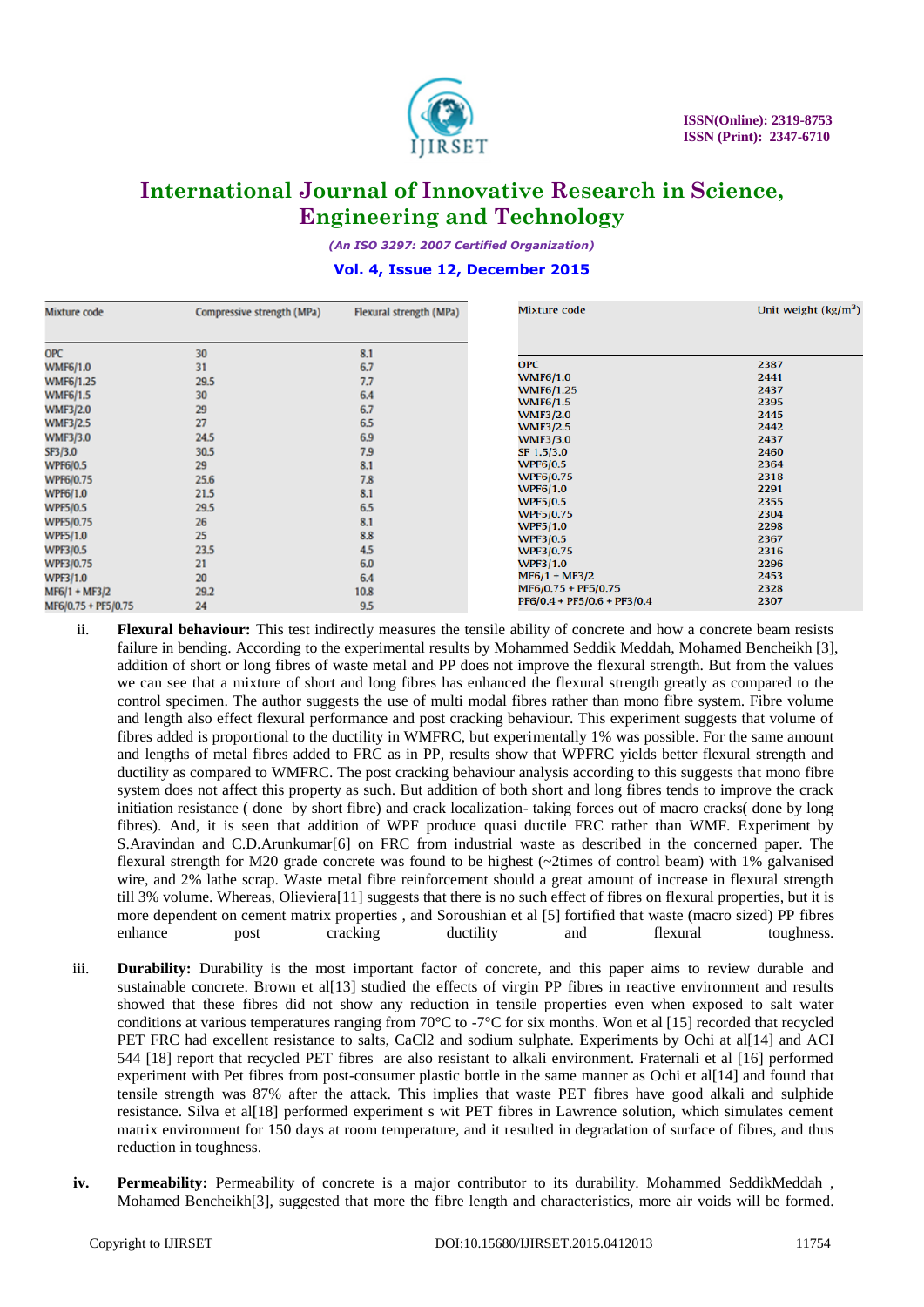

*(An ISO 3297: 2007 Certified Organization)*

### **Vol. 4, Issue 12, December 2015**

WPF induces more void spaces in the total volume than the WMF, due to the high surface area of PF than MF. This increase in porosity tends to increase permeability also. Thus, subverting its usage in marine construction. Experiments by Bayasi and Zeng[4] investigate the effect of waste fibrillated PP fibres of lengths 19mm and 12.7mm, where 19mm showed an increase in permeability and no effect on permeable voids. In contrast, 12.7mm long fibres denote a slight increase in permeability and decrease in volume of permeable voids.

**v. Toughness and Impact resistance:** Considering the experiment conducted by Mohammed SeddikMeddah , Mohamed Bencheikh[3], we find that the Toughness of FRC is considered as its ability to absorb energy across the crack and is found in this experiment by using area under load displacement curve. By finding toughness indices, it was concluded that WPF provided more toughness than MF. One more possible reason for poor performance of MF may be their random orientation and geometry(since they were directly used as waste itself). Impact resistance is said to be increased with addition of fibres. According to Bayasi and Zeng[4], Impact resistance significantly improves with addition of short fibres than long fibres till the volume of fibres added does not affect workability of FRC. Similarly Soroushian[5] investigated the effects of adding recycled fibres and suggested that there was a sheer increase in impact resistance of FRC for discrete reinforcement distribution. S.Aravindam[6] suggests that there is a 23.7% increase in impact resistance as recorded by falling weight method. Soroushian et al[5] conducted experiments on abrasion resistance according to ASTM C779 and found that most discrete systems of reinforcement had least abrasion resistance( more mass loss).This was explained by the fact that fibres near surface debonded in abrasion thus also causing changes in bleeding characteristics of FRC from waste polypropylene.

#### **IV.SUMMARY**

Usage of industrial waste in fibre reinforced concrete has become a lucrative option to industry, as it is sustainable and durable. This paper covers current state of usage of industrial waste fibres and focuses on waste metal and waste plastic fibres. This paper covers effect of addition of fibres and their volume on mechanical properties on fresh and hardened concrete according to various experiments, given as:

- I. There is an increase in air content due to addition of waste plastic fibres, due to surface unevenness and their load history. Whereas, recycled PP fibres reduce air content in FRC, and may be used in the use of structures in marine environment. It can be implied that air content will increase even more for the addition of waste metal fibres, due to their highly crimped structure. An optimum volume of 3% of fibres is considered not to have adverse effect on air content, and higher amount than this is avoidable.
- II. It is observed that the workability of FRC decreases as the volume of PP fibres increases, especially when more volume is more than 1%. This is due to the large surface area of uneven waste fibres, absorbing cement paste and making the matrix more viscous. The decrease in workability is seen more due to the addition of long fibres. So, short fibres should be added for better workability otherwise super plasticizers can be added.
- III. One of the main factors affecting the compressive strength is unit weight of the mix; FRC from waste metal fibre performs better than waste plastic fibres. Experiments suggest that there is almost a 41.25% increase in the compressive strength when waste metal fibres are used. Using long PP fibres reduces the compressive strength but improves its CTI and toughness characteristics, unlike short fibres which increase compressive performance up to 0.3% and then start to affect it adversely. Also, it was seen that slender fibres should be preferred over non slender fibres from the waste accumulated so that a better performance is obtained in compression, as these fibres do not create void spaces.
- IV. The addition of fibres usually doesn"t enhance flexural strength of concrete, but long fibres contribute to quasi ductile behaviour during post cracking period. Rather multi modal fibre composite system contribute to improvement in crack initiation and crack controlling phenomenon's.
- V. Durability of FRC with addition of plastic fibres results in a good resistance to salts, alkaline environment in various extreme temperatures and conditions. Whereas metal fibres are highly susceptible to corrosion and hence PP and PET fibres should be encouraged for utility in marine construction, specially rip raps etc.
- VI. Longer fibres and better fibre characteristics would tend to increase the permeability of FRC. PP fibres have higher tendency to increase permeability due to their higher surface area rather than metal fibres. In case PP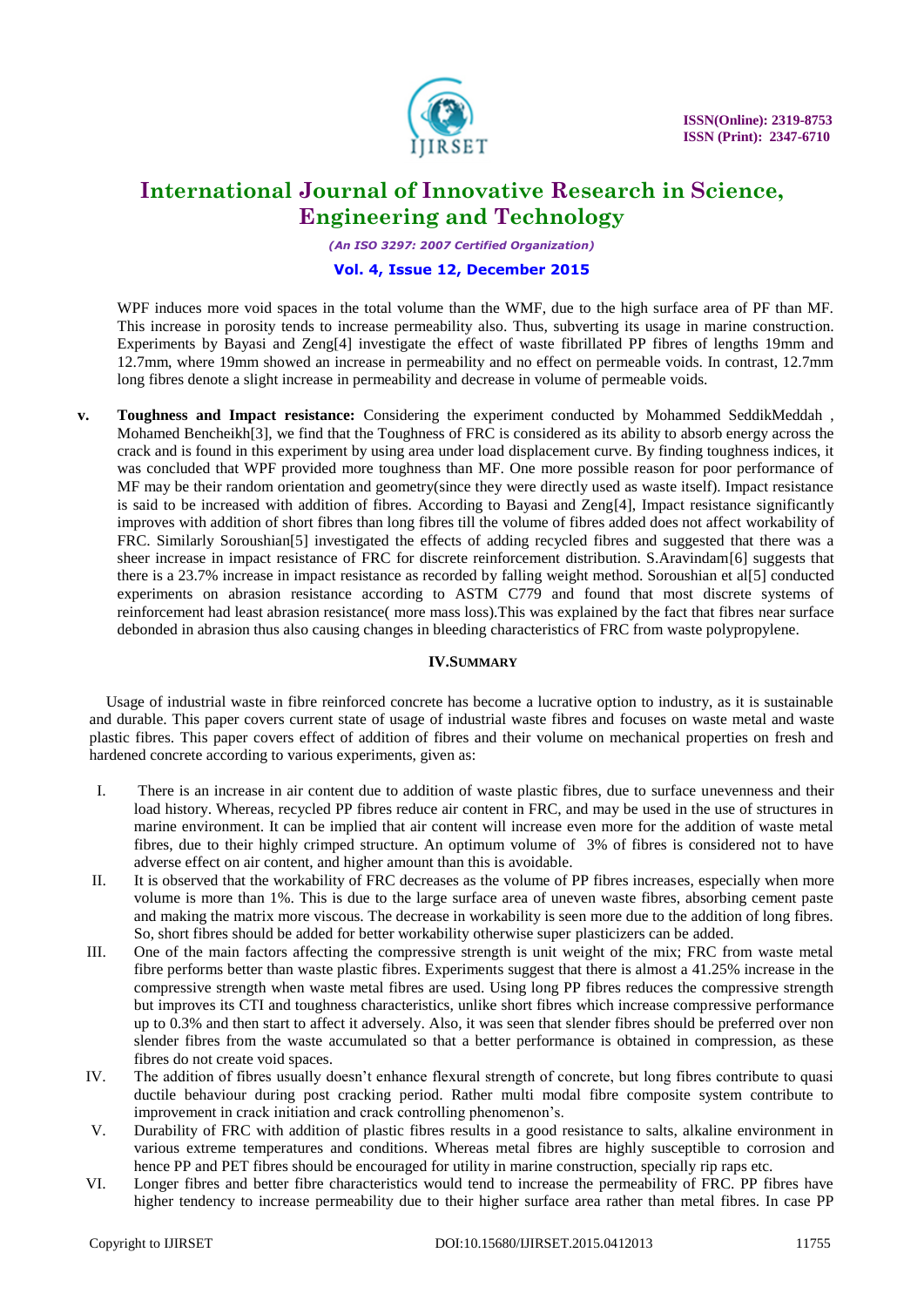

*(An ISO 3297: 2007 Certified Organization)*

### **Vol. 4, Issue 12, December 2015**

fibres are used, short fibres should be preferred as they showed a decrease in permeability voids in experiments. It is good to avoid usage of PP fibres where impermeability is one of the most important factors of construction. Eg. Water tanks, swimming pools and so on.

- VII. Impact resistance of FRC is proportional to the amount of fibres added, until theydonot affect workability of the fresh mix. WMF are not effective in improving the impat resistance because of their random orientation, as compared to WPF. Moreover short fibres of PP perform better over long fibres according to experiments, and discrete reinforcments yield best results for impact resistance and abrasion resistance. It should be kept in mind that WMF should not be used where impact and abrasion resistance are required.
- VIII. Oxyflourination surface treatement of PP fibres would help in reduction of air content, permeability leading to better bonding between fibres and cement matrix and thus improvement in compressive strength and abrasion resistance. This can also ensure its usage in marine constructions and constructions where abrasion resistance is required along with compressive strength.
- IX. Using FRC from industrial waste products would have following benefits:
	- More use of recycled steel, post-consumer plastic and metal waste
	- Reduction in slab thickness upto 30%
	- Ideal for joint free design
	- Reduce plastic disposal problem
	- Sustainable, durable and economical

X. The mechanical strength comparisons for addition of PP fibres are given as below according to various experiments:

- The addition of polypropylene fibers at low values actually increases the 28 days compressive strength but when the volumes get higher than the compressive strength decreases from original by 3 to 5%.
- The tensile strength increases about 65%~70% of its original upto 0.40% of fibres volume after which it begins to decreases. It increases as the length of the fibre being added to the concrete increases.
- There is about 80% increase in flexure strength by adding 0.20% fibers in concrete after which strength starts reducing with further increment in fibre volume
- The shear capacity of concrete increases when fibers are added because of the utilisation of fibres intrinsic properties of high tensile strength and flexibility. There is a remarkable increase in load carrying capacity upto first crack appears.
- The shrinkage cracking is reduced by 83 to 85% by addition of fibers upto 0.35% and 0.50 %. The more the fibre volume is increased, after 0.5% the improvement in cracking ability starts deteriorating.

 XI. The mechanical properties for the addition of metal fibres as a waste to produce FRC are given as below:

- Addition of polypropylene fibers at values from 0.18% to 0.40% increases the 28 days compressive strength by about 5%. But when higher volumes of fibres are added like 0.55% to 0.60%, then the compressive strength decreases from original by 3- 5%. The results in Table 2 seem to indicate that there may be an effective volume threshold.
- The split tensile strength of concrete is about 10 % of its compressive strength. Addition of fibers to a concrete mix improves the tensile properties of concrete. The fibers act as crack arresters in the concrete matrix controlling and terminate the propagation of crack.
- Flexural strength: Flexure strength behaviour in reinforced beam and plain concrete have similarities with change of maximum load bearing ration from 0.20% to 0.35 % which is understandably due to activity of fibres in arresting tensile loads .
- Shrinkage cracking: There are two major cracking in concrete Cracking due to hardening and Plastic shrinkage cracking. Polypropylene helps in reduction of plastic shrinkage cracking. by using about 0.35% fibers by volume reduce plastic shrinkage cracking to such an extent that no cracks can be seen. and lower volumes i.e. 0.15 to 0.20% visibly restrained the crack width compared to samples that were not fiber reinforced. The shrinkage cracking is reduced by 83 to 85% by addition of fibers upto 0.35% and 0.50 %. Permeability of concrete greatly decreases by polypropylene fibers therefore controlling the cracks which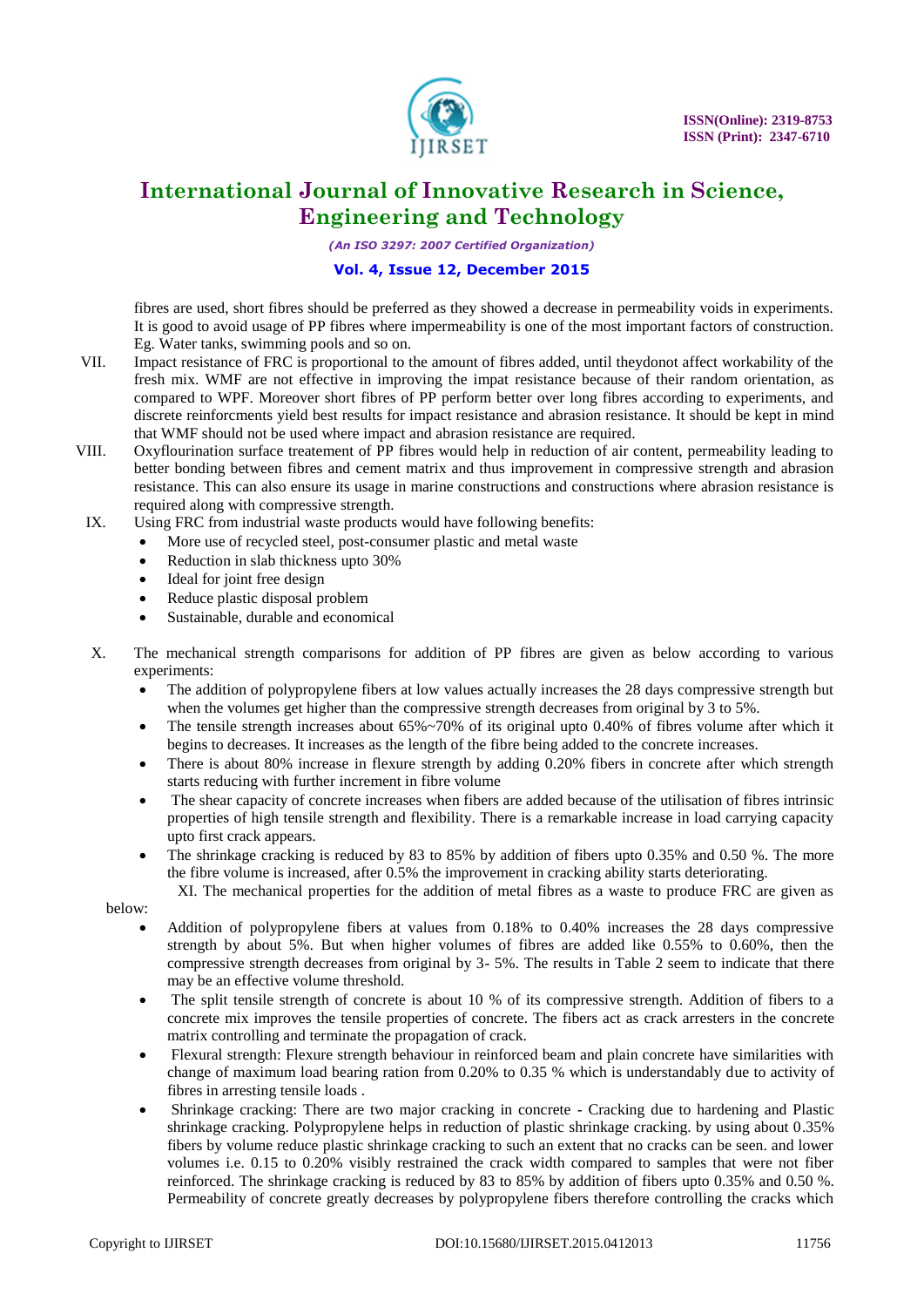

*(An ISO 3297: 2007 Certified Organization)*

#### **Vol. 4, Issue 12, December 2015**

indirectly increase concrete life and service, as its resistance against the chemicals is also increased. Actually fibers can act as crack bridging mechanism and can improve cracking resistance. The controlled cracking can be seen as a useful economical advantage as: -

1. Better split tensile strength is achieved with the addition of the steel powder waste in concrete. The strength has increased upto 40.87% when compared to that of the control concrete specimen.

2. In flexure the specimen with steel scrap as waste material was found to be good. While adding it, the flexural strength increased by 25.88% that of the conventional concrete.

#### **V.SCOPE AND CONCLUSION**

This paper primarily reviews the various effects of addition of fibres in concrete with regard to compression, durability, flexure, impact energy , permeability, fresh concrete properties and toughness. Apart from checking the strength variation comparison between the percentages of fibre with respect to the concrete volume is presented. And hence the optimum amount of percentage of fibres with respect to maximizing strength, durability and utility are to be noted. Thus multi modal waste fibres with volume not affecting workability can produce FRC with great mechanical properties. In future, FRC design fundamentals for waste, macro and crimped fibres can be established for both metal and plastic fibres. This has a great future and can give us economical, sustainable and durable concrete.

#### **REFERENCES**

- [1] L.Tu, Kruger D., J.B.Wagener, P.A.B.Carstens "Surface modified polypropylene fibres for use in concrete": ICE Magazine of concrete research, vol50 issue 3, May 25,2015, pg 209-217
- [2] RafatSiddique,Jamalkhatib,Inderpreetkaur "Use of recycled plastic in concrete;a review" : science direct:5 november 2007
- [3] Mohammed SeddikMeddah , Mohamed Bencheikh "Properties of concrete reinforced with different kinds of industrial waste fibre materials" :elsvier- construction and building materials, 17 july 2009
- [4] Bayasi, Z, Zeng, J.,1993. Properties of polypropylene fibre reinforced concrete, ACI Material journal 90 (6) , 605-610
- [5] Soroushian, P., Plasencia, J., Ravanbakhsh,S., 2003, Assessment of reinforcing effects of recycled paper and plastic in concrete, ACI Materials Journal 100 (3), 203-207
- [6] S.Aravindan, C.D.Arunkumar,2013, Experimental studies on fibre reinforced concrete from industrial waste, Middle east journal of scientific research 18 (12): 1738-1744
- [7] G.Murali, C.M.VivekVardhan, R.Prabu, Z.Mohammed, Sadaquath Ali Khan, T.Aarif Mohamed and T.Suresh, Experimental investigation on fibre reinforced concrete using waste materials, IJERA, Vol2, Issue 2 ,2012, 278-283.
- [8] As"ad S, Gunawan P, Alaydrus MS. Fresh State behavior of self compacting concrete containing waste material fibres. In: Proceedings of the twelfth East Asia-Pacific conference on structural engineering and construction (Easec12); 2011. p. 14.
- [9] Mazaheripour H, Ghanbarpour S, Mirmoradi SH, Hosseinpour I. The effect of polypropylene fibers on the properties of fresh and hardened lightweight self-compacting concrete. Constr Build Mater 2011;25(1):351–8.
- [10] ASTM. ASTM C 1018 Standard test method for flexural strength toughness and first crack strength of fiber reinforced concrete. American Society for Testing and Materials Book of ASTM Standards; 1997.
- [11] de Oliveira LAP, Castro-Gomes JP. Physical and mechanical behaviour of recycled PET fibre reinforced mortar. Constr Build Mater 2011;25(4):1712–7.
- [12] Berndt ML. Properties of sustainable concrete containing fly ash, slag and recycled concrete aggregate. Constr Build Mater 2009;23(7):2606– 13.
- [13] Brown R, Shukla A, Natarajan KR. Fiber reinforcement of concrete structures. URITC PROJECT NO 536101; 2002.
- [14] Ochi T, Okubo S, Fukui K. Development of recycled PET fiber and its application as concrete-reinforcing fiber. Cement Concrete Comp 2007;29(6): 448–55.
- [15] Won JP, Jang CI, Lee SW, Lee SJ, Kim HY. Long-term performance of recycled PET fibre-reinforced cement composites. Constr Build Mater 2010;24(5):660–5.
- [16] Spadea S, Farina I, Carrafiello A, Fraternali F. Recycled nylon fibers as cement mortar reinforcement. Constr Build Mater 2015;80:200–9.
- [17] Silva DA, Betioli AM, Gleize PJP, Roman HR, Gomez LA, Ribeiro JLD. Degradation of recycled PET fibers in Portland cement-based materials.Cement Concrete Res 2005;35(9):1741–6.
- [18] Daniel JI, Gopalaratnam VS, Galinat MA. State-of-the-art report on fiber reinforced concrete. ACI Committee 544, Report 544, 1R-96, American Concrete Institute, Detroit, USA; 2002.
- [19] Ashish kumarparashar,Rinkuparashar. Utility of wastage material as steel fibre in concrete M20, International Journal of Advancements in Research & Technology, Volume 3, Issue1, August-2012
- [20] Saeed ahmed\*, Imran A Bukhari, Javed Iqbal Siddiqui, Shahzad Ali quereshi, 31st Our World in Concrete and Structures (OWICs) 2006